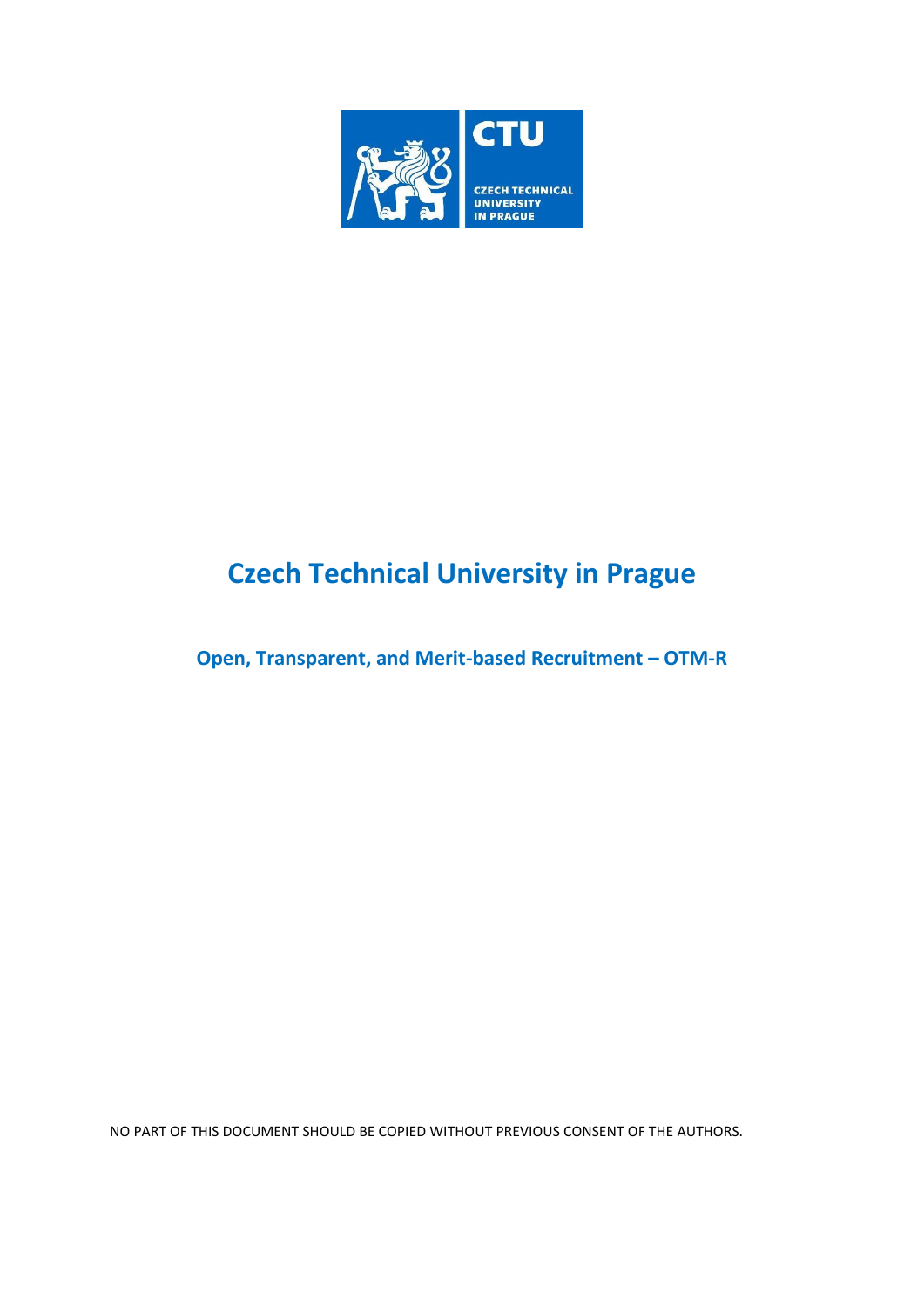## Case number: 2018CZ329037

Name Organisation under review: Czech Technical University in Prague

Organisation's contact details: Jugoslávských partyzánů 1580/3, Prague, Czech Republic, 160 00

Pavel Koudelák, Ph.D., Pavel.Koudelak@cvut.cz, +420-22435-3676

SUBMISSION DATE: 16.8.2019

## DATE ENDORSEMENT CHARTER AND CODE: 22/08/2018

Please provide the date when your organisation officially endorsed the European Charter for Researchers and the Code of Conduct for the Recruitment of Researchers.

## OPEN, TRANSPARENT, AND MERIT-BASED RECRUITMENT CHECK-LIST: OTM-R

A specific self-assessment checklist is provided for Open, Transparent and Merit-Based Recruitment (OTM-R). Please report on the status of achievement, also detail on the indicators and the form of measurement used.

The "Open", "Transparent" and "Merit-based" checkboxes are indicative of the type of policies and practices the questions refer to, as detailed in the C&C. They are pre-set in the HRS4R E-tool and cannot be changed. No action is needed from institutions in their respect.

The difference between "+/- Yes substantially" and "-/+ Yes partially" ratings is that in the first case the volume of the remaining work to be done until completion is little as compared to the effort that has been put so far in that direction, whereas for "-/+ Yes partially", the remaining work is either the same in volume or more than what has been achieved.

For the "Suggested indicators" column, whenever the user hovers the mouse in the row dedicated to each question, a small text box will pop up, indicating options of potential indicators to use. However, each institution should identify own measurements of the effectiveness of its OTM-R policy which should be further reviewed and adapted.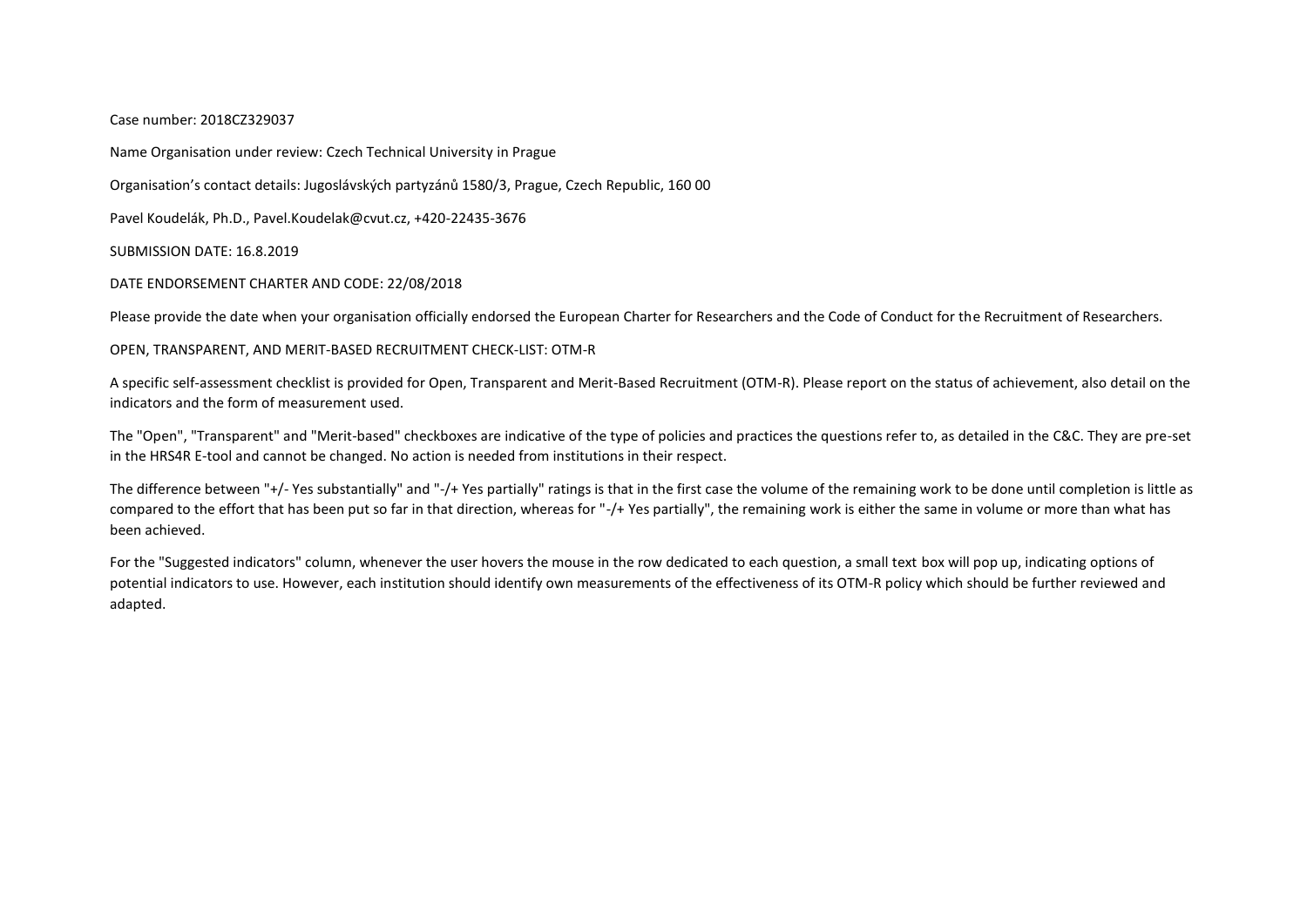| Template 1 - Annex: Open, Transparent and Merit-based Recruitment Check-list<br><b>OTM-R</b> checklist for organisations |              |                  |                 |                                                                                                     |                                                                                                                                                                                                                                                                                                                                                                                                                                                                                                                                                                                                                                                                                                                                                         |  |
|--------------------------------------------------------------------------------------------------------------------------|--------------|------------------|-----------------|-----------------------------------------------------------------------------------------------------|---------------------------------------------------------------------------------------------------------------------------------------------------------------------------------------------------------------------------------------------------------------------------------------------------------------------------------------------------------------------------------------------------------------------------------------------------------------------------------------------------------------------------------------------------------------------------------------------------------------------------------------------------------------------------------------------------------------------------------------------------------|--|
|                                                                                                                          | Ope<br>n     | Trans-<br>parent | Merit-<br>based | Answer:<br>++ Yes,<br>completely<br>$+/-Yes,$<br>substantially<br>$-$ /+ Yes,<br>partially<br>-- No | Suggested indicators (or form of measurement)                                                                                                                                                                                                                                                                                                                                                                                                                                                                                                                                                                                                                                                                                                           |  |
| OTM-R system                                                                                                             |              |                  |                 |                                                                                                     |                                                                                                                                                                                                                                                                                                                                                                                                                                                                                                                                                                                                                                                                                                                                                         |  |
| 1. Have we published a version<br>of our OTM-R policy online (in<br>the national language and in<br>English)?            | X            | X                | x               | <b>No</b>                                                                                           | CTU has not published an OTM-R policy document. Rules of Selection Procedure to Appoint<br>Academic Workers at CTU document (https://www.cvut.cz/en/internal-ctu-regulations) only covers<br>certain aspects of the OTM-R policy (e.g. recognizing mobility experience, composition of selection<br>committees), therefore, current recruitment procedures of CTU faculties and institutes will be<br>reviewed, unified, and described in an internal document compliant with OTM-R principles, referred<br>to as the Guidelines in what follows. Relevant parts will be published online on our job website.<br>Indicators:<br>The overview of current faculty-level recruitment procedures<br>The Guidelines published on the CTU website job section |  |
| 2. Do we have an internal guide<br>setting out clear OTM-R<br>procedures and practices for all<br>types of positions?    | $\mathsf{x}$ | $\mathsf{x}$     | X               | N <sub>o</sub>                                                                                      | Indicators:<br>An internal guide setting out OTM-R procedures and practices for all types of positions (R1-<br>R4 and technical and administrative employees)<br>A new Human Resources CTU Manager position with the overall responsibility for OTM-R<br>procedures including the Guidelines maintenance                                                                                                                                                                                                                                                                                                                                                                                                                                                |  |
| 3. Is everyone involved in the<br>process sufficiently trained in<br>the area of OTM-R?                                  | X            | X                | x               | <b>No</b>                                                                                           | <b>Indicators</b><br>Protocol for selection committee members<br>The number of potential selection committee members completing OTM-R training<br>The number of training sessions provided or the (increasing) number of selection committee<br>$\bullet$<br>members participating in recruitment processes                                                                                                                                                                                                                                                                                                                                                                                                                                             |  |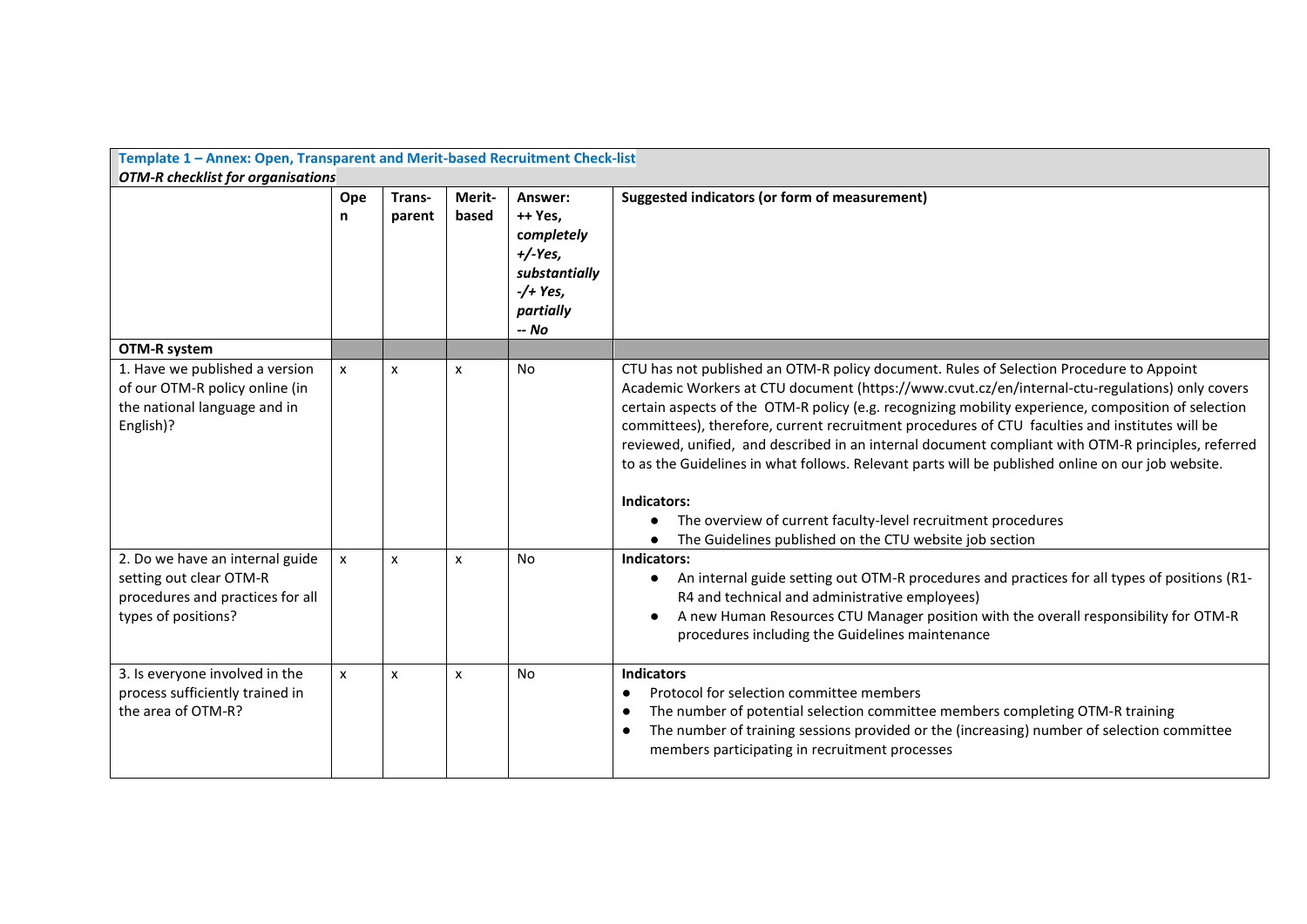| 4. Do we make (sufficient) use<br>of e-recruitment tools?                                      | x            | X              |   | <b>No</b>             | <b>Indicators</b><br>Report - evaluation of e-recruitment tools commonly used by academic institutions<br>$\bullet$<br>Introduction / implementation of an e-recruitment tool at CTU                                                                                                                                                                                                                                                                                                                                                                                                                                                    |
|------------------------------------------------------------------------------------------------|--------------|----------------|---|-----------------------|-----------------------------------------------------------------------------------------------------------------------------------------------------------------------------------------------------------------------------------------------------------------------------------------------------------------------------------------------------------------------------------------------------------------------------------------------------------------------------------------------------------------------------------------------------------------------------------------------------------------------------------------|
| 5. Do we have a quality control<br>system for OTM-R in place?                                  | $\mathsf{x}$ | $\mathsf{x}$   | X | <b>No</b>             | The quality control system will be based on the indicators listed in previous sections (e.g. in the<br>online policy document of point 1)<br><b>Indicators</b><br>Report - Analysis of satisfaction of and feedback from selection committee members<br>$\bullet$<br>Report - Analysis of satisfaction of and feedback from job applicants                                                                                                                                                                                                                                                                                              |
| 6. Does our current OTM-R<br>policy encourage external<br>candidates to apply?                 | X            | $\pmb{\times}$ | X | Yes,<br>substantially | Even though the OTM-R policy is not composed yet, CTU is encouraging external candidates to apply<br>by advertising jobs on websites such as jobs.cz (paid), researchjobs.cz, researchgate.net (paid),<br>EURAXESS or social media such as Facebook. Besides, job advertisements are shared among faculties<br>and institutes and are presented on career desks of the individual institutions.<br>Indicators:<br>One CTU EURAXESS account<br>CTU LinkedIn account<br>Number of jobs published on EURAXESS website<br>Every department is using the same basic advertising channels for recruitment                                     |
| 7. Is our current OTM-R policy in<br>line with policies to attract<br>researchers from abroad? | $\mathsf{x}$ | $\mathsf{x}$   | X | Yes,<br>substantially | There is a significant number of researchers (about 330 researchers of foreign origin) from abroad<br>and the HR strategy is set in a way to have a greater proportion of international workforce in the<br>near future; nevertheless, job advertisements need to be published in English (still the majority of<br>the faculties' and institutes' advertisements are in the Czech language only).<br>Indicators:<br>The Guidelines will require all job advertisements to be in both Czech and English<br>$\bullet$<br>languages.<br>Increased number of international job applicants<br>Increased number of international researchers |
| 8. Is our current OTM-R policy in<br>line with policies to attract<br>underrepresented groups? | $\mathsf{x}$ | X              | x | Yes, partially        | Regarding working conditions offered, underrepresented groups are supported (e.g. women with<br>small children can work only part-time or use the CTU kindergarten) - shared places are offered by<br>some faculties and institutes. Marketing strategy needs to be developed to attract more women.                                                                                                                                                                                                                                                                                                                                    |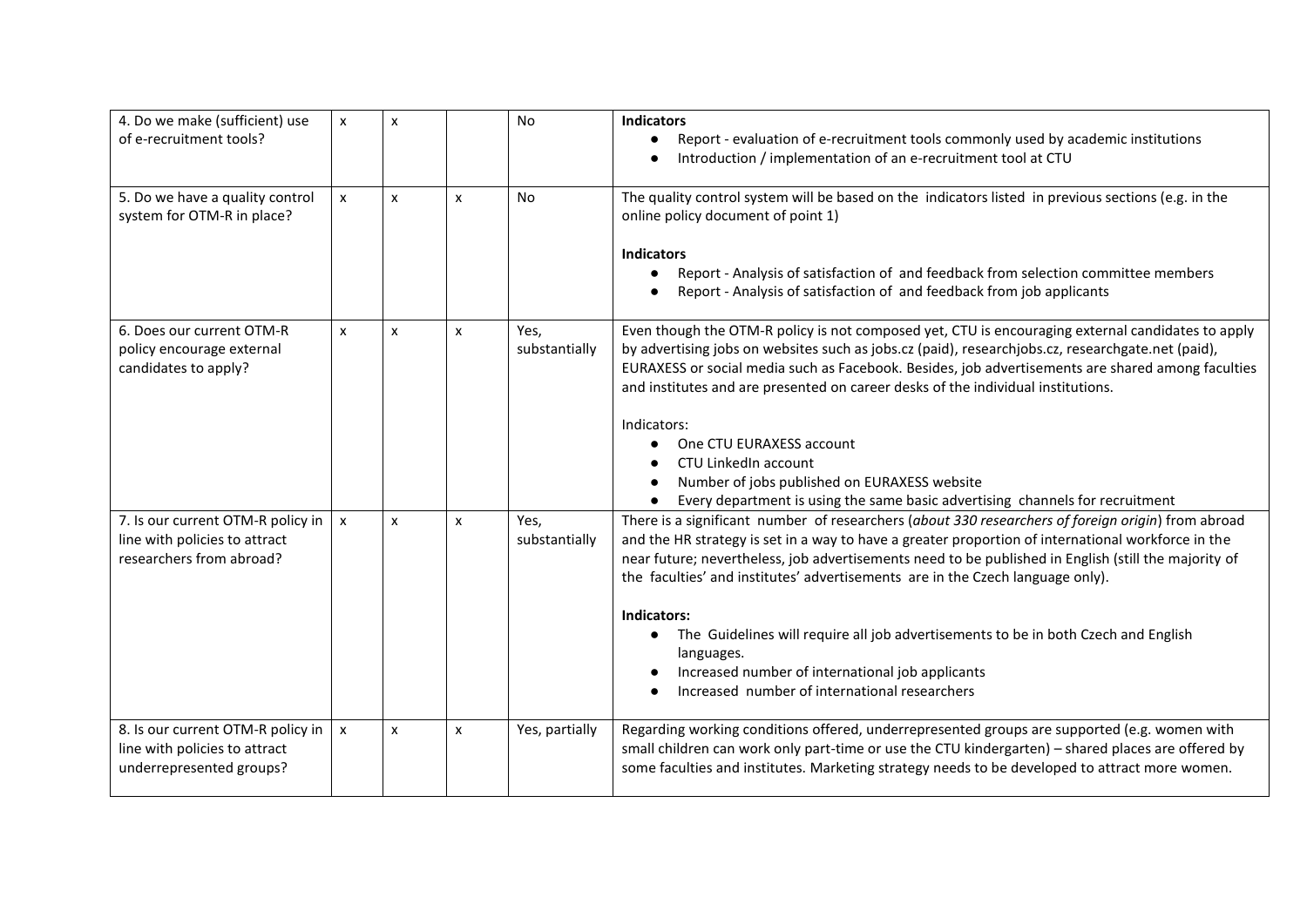|                                                                                                                         |              |                |   |                 | Indicators:<br>Developed strategy to attract more women (increased number of shared places)<br>Measurements to improve accessibility for people with mental or physical impairments<br>(increased proportion of employees with impairment)                                                                                                                                                                                                                    |
|-------------------------------------------------------------------------------------------------------------------------|--------------|----------------|---|-----------------|---------------------------------------------------------------------------------------------------------------------------------------------------------------------------------------------------------------------------------------------------------------------------------------------------------------------------------------------------------------------------------------------------------------------------------------------------------------|
| 9. Is our current OTM-R policy in<br>line with policies to provide<br>attractive working conditions<br>for researchers? | $\mathsf{x}$ | $\mathsf{x}$   | x | Yes, partially  | CTU allows faculties and institutes to adjust working conditions according to the needs of their<br>employees; flexible working hours, research freedom and sabbatical leave are supported by most of<br>them and known by internal employees. Nevertheless, they are not emphasized enough in job<br>advertisements and on the CTU website.<br>Indicators:<br>Job advertisements will refer to a document describing the CTU working conditions<br>$\bullet$ |
| 10. Do we have means to                                                                                                 |              |                |   | <b>No</b>       | Indicators:                                                                                                                                                                                                                                                                                                                                                                                                                                                   |
| monitor whether the most                                                                                                |              |                |   |                 | Implementation of a new recruitment process                                                                                                                                                                                                                                                                                                                                                                                                                   |
| suitable researchers apply?                                                                                             |              |                |   |                 | Having at least 3 candidates who meet the criteria for a certain position; currently, there is<br>only a single application for a significant number of openings                                                                                                                                                                                                                                                                                              |
| <b>Advertising and application</b>                                                                                      |              |                |   |                 |                                                                                                                                                                                                                                                                                                                                                                                                                                                               |
| phase                                                                                                                   |              |                |   |                 |                                                                                                                                                                                                                                                                                                                                                                                                                                                               |
| 11. Do we have clear guidelines<br>or templates (e.g., EURAXESS)<br>for advertising positions?                          | $\mathsf{x}$ | $\pmb{\times}$ |   | Yes, partially  | There is a template for an advertised position, nevertheless, it needs to be adjusted according to<br>EURAXESS standards and needs to be published in Czech as well as in the English language.<br>Indicators:<br>A set of templates for different research positions (R1-R4)<br>Jobs published on EURAXESS<br>Unified minimum requirements among faculties and institutes that can be adjusted<br>according to individual needs of the relevant CTU parts    |
| 12. Do we include in the job<br>advertisement references/links                                                          | X            | $\mathsf{x}$   |   | Yes, partially  | The current template includes information such as a job title, job specification, benefits but it does<br>not include e.g. salary, training or a career development plan.                                                                                                                                                                                                                                                                                     |
| to all the elements foreseen in                                                                                         |              |                |   |                 | Indicators:                                                                                                                                                                                                                                                                                                                                                                                                                                                   |
| the relevant section of the                                                                                             |              |                |   |                 | Templates with all necessary information for a candidate to apply                                                                                                                                                                                                                                                                                                                                                                                             |
| toolkit? [see Chapter 4.4.1 a) of                                                                                       |              |                |   |                 | Templates are stored in one place (internal website for recruitment)                                                                                                                                                                                                                                                                                                                                                                                          |
| the OTM-R expert report]                                                                                                |              |                |   |                 | Second step: making texts more appealing to candidates                                                                                                                                                                                                                                                                                                                                                                                                        |
| 13. Do we make full use of<br><b>EURAXESS to ensure our</b><br>research vacancies reach a                               | $\mathsf{x}$ | X              |   | Yes, partially. | Some job adverts are posted on EURAXESS; the majority of the jobs is posted on the CTU website or<br>Facebook.<br>Indicator:                                                                                                                                                                                                                                                                                                                                  |
| wider audience?                                                                                                         |              |                |   |                 | • Posting all open position in the English language on EURAXESS                                                                                                                                                                                                                                                                                                                                                                                               |
| 14. Do we make use of other                                                                                             | x            | X              |   | Yes,            | As was mentioned above, there is an increasing tendency to use social media as a form of an                                                                                                                                                                                                                                                                                                                                                                   |
| job advertising tools?                                                                                                  |              |                |   | substantially   | advertisement. The CTU "job opportunities" section needs to be developed and more information                                                                                                                                                                                                                                                                                                                                                                 |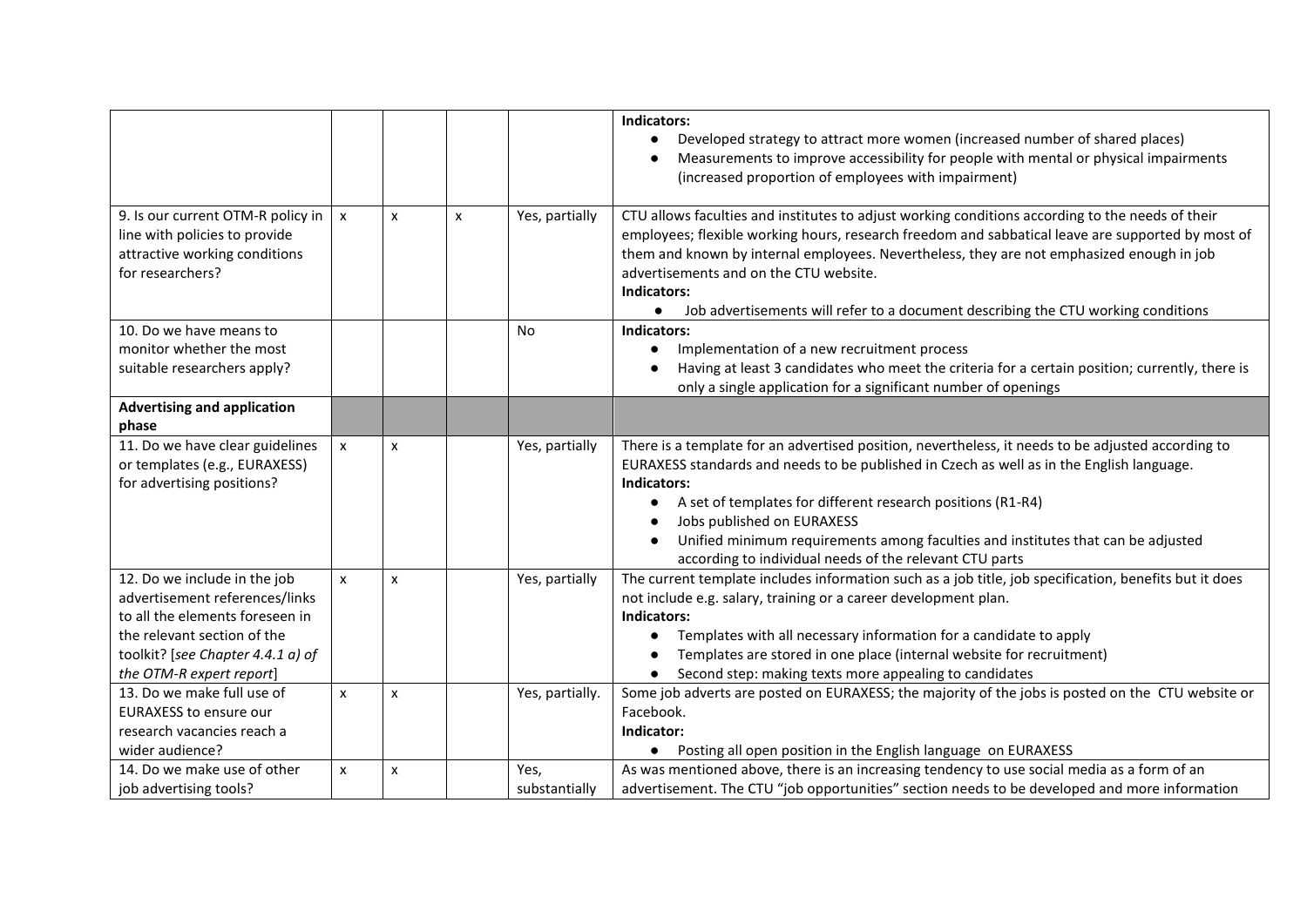|                                                                                                                              |   |                           |   |                        | about the whole recruitment process needs to be added. At the same time, the content of Czech and<br>English versions of the CTU job portal website needs to be unified.<br>Indicator:<br>Improved CTU website for "job opportunities"<br>$\bullet$<br>Systematic use of popular Czech (jobs.cz, researchjobs.cz) and international (EURAXESS,<br>LinkedIn, nature.com, researchgate.net) jobs portals.                                                                                                                                               |
|------------------------------------------------------------------------------------------------------------------------------|---|---------------------------|---|------------------------|-------------------------------------------------------------------------------------------------------------------------------------------------------------------------------------------------------------------------------------------------------------------------------------------------------------------------------------------------------------------------------------------------------------------------------------------------------------------------------------------------------------------------------------------------------|
| 15. Do we keep the<br>administrative burden to a<br>minimum for the candidate?<br>[see Chapter 4.4.1 b) <sup>45</sup> ]      | x |                           |   | Yes,<br>substantially. | Currently, the majority of applications is submitted by email and only a CV and a motivation letter<br>are required for most of the faculties and institutes, i.e. the administrative burden is rather low. It<br>will be further reduced by an e-recruitment/ application system where all information will be stored.<br>Thus the process will become more transparent for a candidate who is then also able to monitor<br>progress of the application process.<br>Indicator<br>Having an e-recruitment tool incorporated on the university website |
| Selection and evaluation phase                                                                                               |   |                           |   |                        |                                                                                                                                                                                                                                                                                                                                                                                                                                                                                                                                                       |
| 16. Do we have clear rules<br>governing the appointment of<br>selection committees? [see<br>Chapter 4.4.2 a) <sup>45</sup> ] |   | $\boldsymbol{\mathsf{x}}$ | x | Yes, partially         | Rules of Selection Procedure to Appoint Academic Workers at CTU document<br>(https://www.cvut.cz/en/internal-ctu-regulations) will be updated and incorporated into the<br>Guidelines.<br>Indicator<br>An internal guide setting out OTM-R procedures including rules governing the appointment<br>$\bullet$<br>of selection committees                                                                                                                                                                                                               |
| 17. Do we have clear rules<br>concerning the composition of<br>selection committees?                                         |   | X                         | X | Yes, partially         | Rules of Selection Procedure to Appoint Academic Workers at CTU document<br>(https://www.cvut.cz/en/internal-ctu-regulations) will be updated and incorporated into the<br>Guidelines.<br>Indicator:<br>Updated current document on the composition of selection committees<br>High level of transparency and ease to internally monitor the whole process (e.g. by<br>knowing the members of the committee, having internal reports from individual<br>committees)                                                                                   |
| 18. Are the committees<br>sufficiently gender-balanced?                                                                      |   | x                         | X | Yes, partially.        | The gender balance of selection committees is not systematically monitored, reported, and required<br>by internal regulations. An updated and developed process for the forming of a committee will<br>enable CTU to improve this situation. At some faculties and institutes, e.g. the Faculty of Electrical                                                                                                                                                                                                                                         |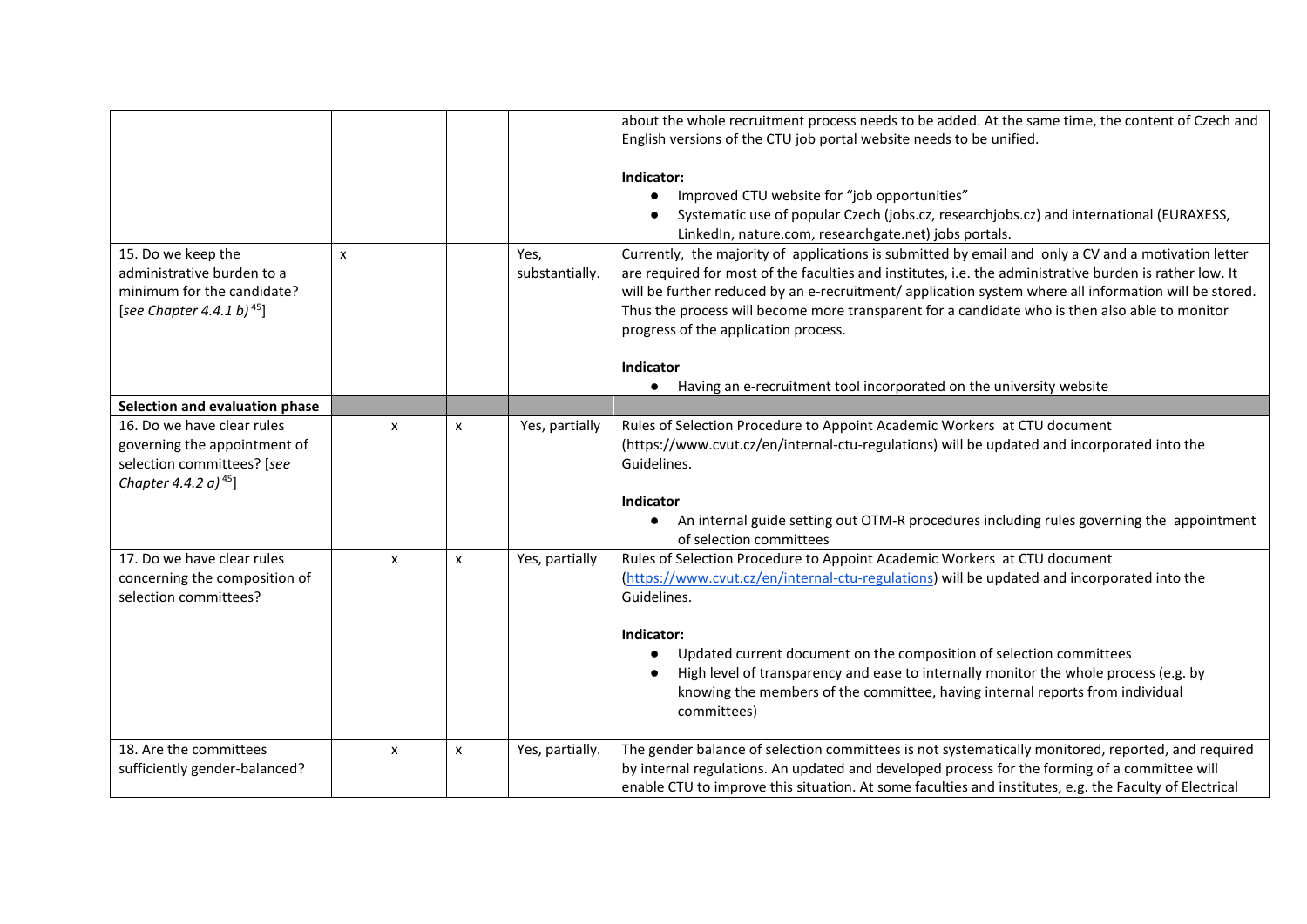|                                                                                                                                         |        |   |                                         | Engineering, the percentage of women is very low; thus reaching the full gender-balance in selection<br>committees will be set as a long-term goal. We, therefore, set "improvement along index" in the<br>composition as our indicator.<br>Indicator:<br>Improved gender-balanced committees<br>$\bullet$                                                                                                                                                                                                                                                                                                                                                                                                                                                                                                                                                                                                                                                            |
|-----------------------------------------------------------------------------------------------------------------------------------------|--------|---|-----------------------------------------|-----------------------------------------------------------------------------------------------------------------------------------------------------------------------------------------------------------------------------------------------------------------------------------------------------------------------------------------------------------------------------------------------------------------------------------------------------------------------------------------------------------------------------------------------------------------------------------------------------------------------------------------------------------------------------------------------------------------------------------------------------------------------------------------------------------------------------------------------------------------------------------------------------------------------------------------------------------------------|
| 19. Do we have clear guidelines<br>for selection committees which<br>help to judge 'merit' in a way<br>that leads to the best candidate |        | X | No                                      | Indicator<br>Having clear guidelines for evaluation of a "merit" which will be accessible for all faculties<br>$\bullet$<br>and institutes<br>Training committee members in aspects of merit-assessment, which is based on the<br>$\bullet$                                                                                                                                                                                                                                                                                                                                                                                                                                                                                                                                                                                                                                                                                                                           |
| being selected?                                                                                                                         |        |   |                                         | Guidelines                                                                                                                                                                                                                                                                                                                                                                                                                                                                                                                                                                                                                                                                                                                                                                                                                                                                                                                                                            |
| <b>Appointment phase</b>                                                                                                                |        |   |                                         |                                                                                                                                                                                                                                                                                                                                                                                                                                                                                                                                                                                                                                                                                                                                                                                                                                                                                                                                                                       |
| 20. Do we inform all applicants<br>at the end of the selection<br>process?<br>21. Do we provide adequate<br>feedback to interviewees?   | x<br>X |   | Yes,<br>substantially<br>Yes, partially | Majority of the candidates is informed about the result of the selection process; nevertheless, the<br>process is not supervised at all faculties and institutes. The process needs to be more transparent<br>and followed by Human Resources departments of individual faculties and institutes. Since the<br>concept of selection and recruitment of CTU employees is going to be changed and the whole<br>committee is going to be more involved in the whole process, it is necessary to develop a training<br>program on providing a feedback for committee members.<br>Developing guidelines on "end of the selection process"<br>Training on providing feedback for committee members<br>Feedback templates which are going to be used by committee members<br>If asked, candidates are provided with a feedback on their performance by the Human Resources<br>department. As stated above (Q.no.20), the whole selection process needs to be rebuilt and re- |
|                                                                                                                                         |        |   |                                         | developed. Even though informally it has been done, new guidelines need to created. Also having<br>this in mind, the role of HR department within individual faculties and institutes needs to be clarified.<br>Indicators:<br>Guidelines and templates on providing feedback<br>$\bullet$                                                                                                                                                                                                                                                                                                                                                                                                                                                                                                                                                                                                                                                                            |
| 22. Do we have an appropriate<br>complaints mechanism in                                                                                | X      |   | <b>No</b>                               | Indicators:<br>Firstly, the development of such a mechanism and in the second phase, implementation.<br>$\bullet$                                                                                                                                                                                                                                                                                                                                                                                                                                                                                                                                                                                                                                                                                                                                                                                                                                                     |
| place?                                                                                                                                  |        |   |                                         | A system or software for complaint management; processed through the Human Resources<br>department.                                                                                                                                                                                                                                                                                                                                                                                                                                                                                                                                                                                                                                                                                                                                                                                                                                                                   |
| <b>Overall assessment</b>                                                                                                               |        |   |                                         |                                                                                                                                                                                                                                                                                                                                                                                                                                                                                                                                                                                                                                                                                                                                                                                                                                                                                                                                                                       |
| 23. Do we have a system in<br>place to assess whether OTM-R<br>delivers on its objectives?                                              |        |   | Yes, partially.                         | The whole process will be monitored according to the indicators introduced above in Questions 1-22.<br>To ensure that we are meeting the set goals, the newly appointed Human Resources Manager will                                                                                                                                                                                                                                                                                                                                                                                                                                                                                                                                                                                                                                                                                                                                                                  |